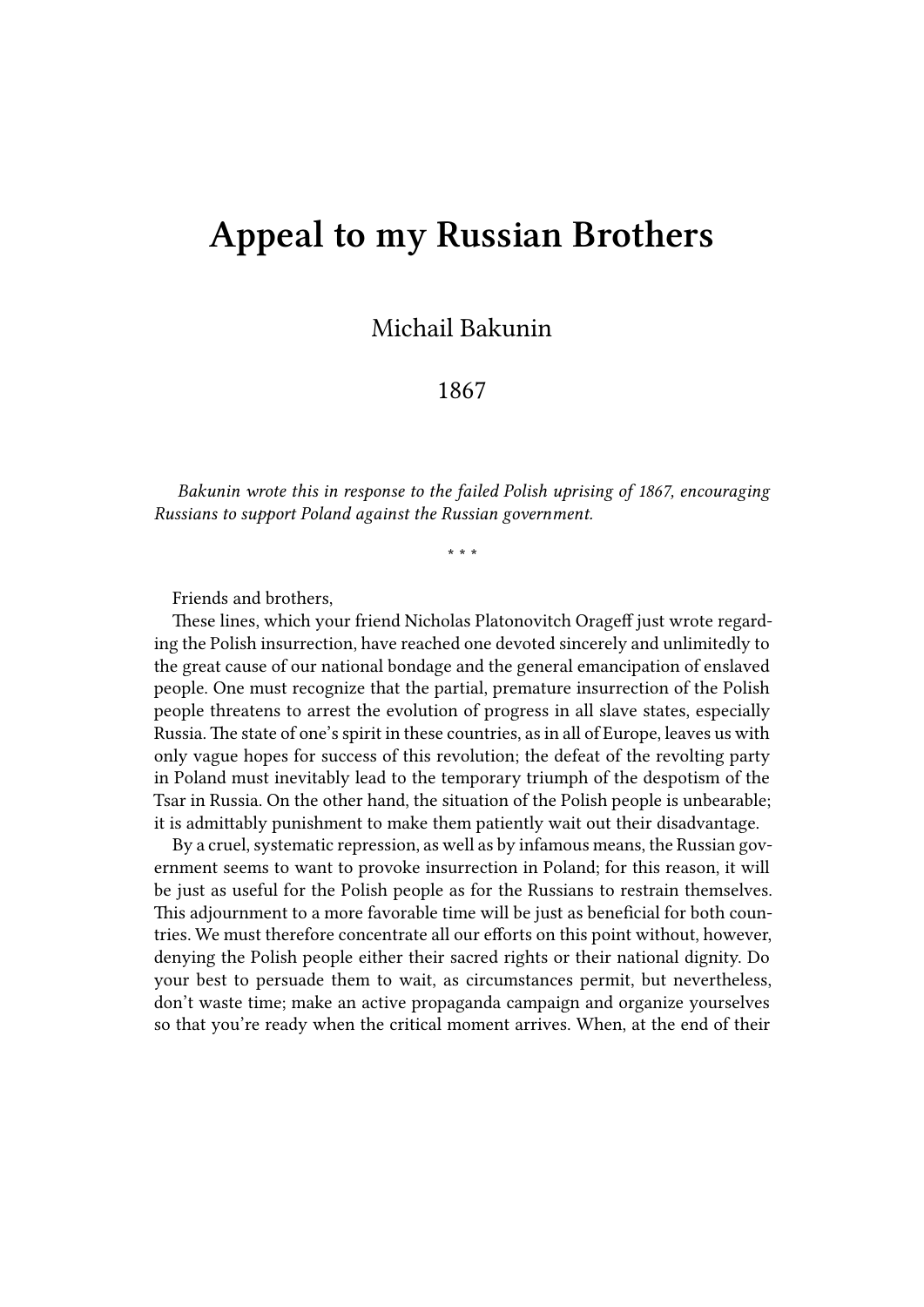patience, your unfortunate Polish brothers rise up, you will rise up as well, not to fight them, but to march with them; you will rise up in the name of the honor of Russia, in the name of your duty to Slavs, in the name of the national Russian cause, crying, "Long live Earth and Liberty!" If you should succumb during this fight, if you should die, it will be a service to the common cause. And God knows! Maybe, contrary to all predictions, your heroism will be crowned with success…

I take my leave of you. Goodbye until we meet again, M.B